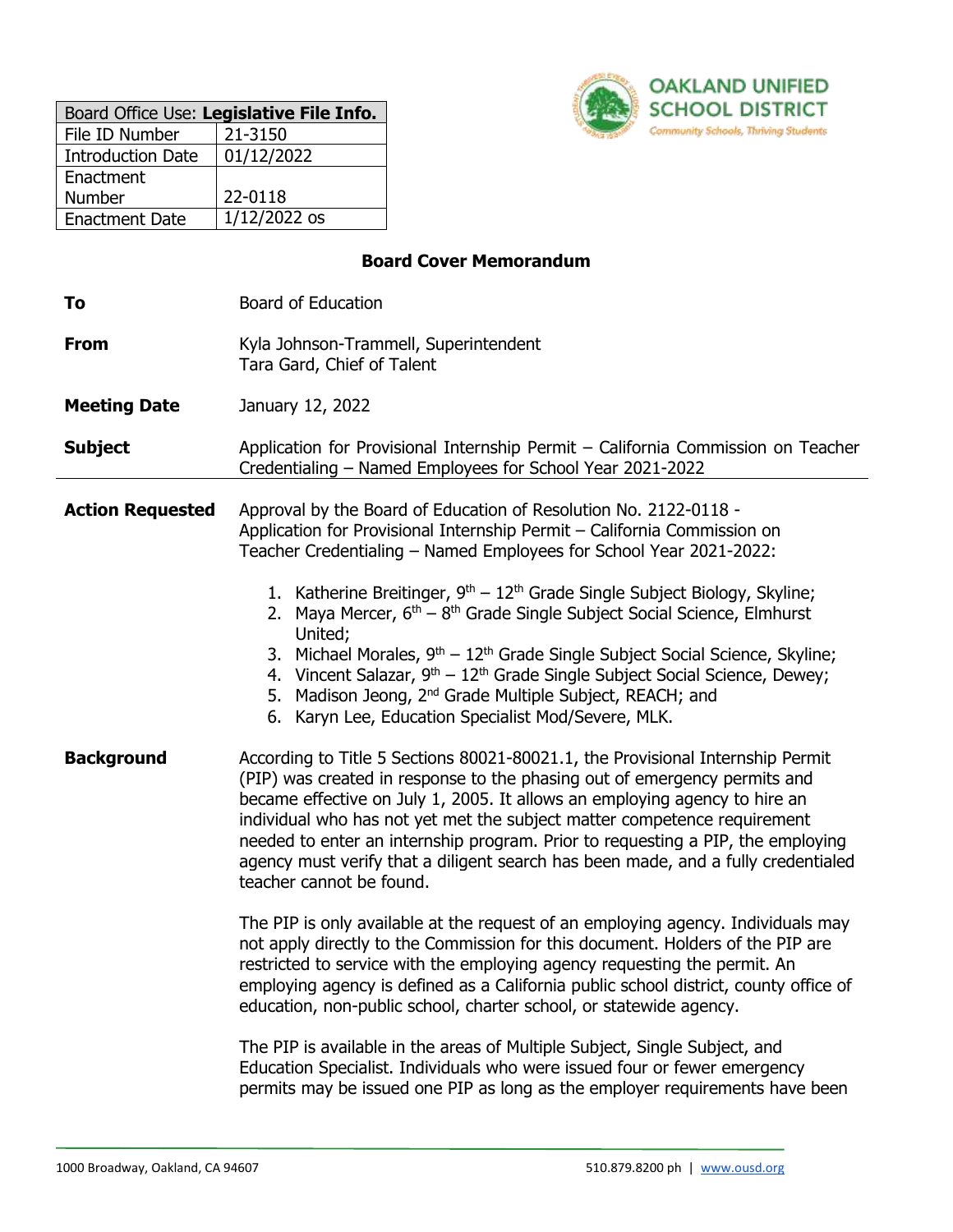met. Individuals who were issued five emergency permits do not qualify for the PIP.

**Discussion** The Board of Education, exercising the power of the Governing Board, may approve an application seeking a Provisional Internship Permit from the Commission on Teacher Credentialing, as may be necessary for certain certificated employees of the District so they may work in the District for the 2021-2022 school year, as follows:

> The current request for the 2021-2022 school year, a Provisional Internship Permit is being sought for the following employees:

- 1. Katherine Breitinger graduated from University of California, Santa Cruz with a Bachelor's in Ecology and Evolution. This Provisional Intern Permit will allow candidate time to complete the CSET exam and the requirements for a University Internship Single Subject program.
- 2. Maya Mercer graduated from University of San Francisco with a Bachelor's in Sociology. This Provisional Intern Permit will allow candidate time to complete the CSET exam and the requirements for a University Internship Single Subject program.
- 3. Michael Morales graduated from New Mexico State University with a Bachelor's in Philosophy. This Provisional Intern Permit will allow candidate time to complete the CSET exam and the requirements for a University Intern Single Subject program.
- 4. Vincent Salazar graduated from San Jose State University with a Bachelor's degree in Geography. This Provisional Intern permit will allow candidate time to complete the CSET exam and the requirements for a University Intern Single Subject program.
- 5. Madison Jeong graduated from California State University, East Bay with a Bachelor's in Sociology. This Provisional Intern Permit will allow candidate time to complete the CSET exam and the requirements for a University Intern Multiple Subject programs.
- 6. Karyn Lee graduated from Holy Names University with a Bachelor's on English. This Provisional Intern Permit will allow candidate time to complete the CSET exam and the requirements for a University Intern Education Specialist program.

**Fiscal Impact** None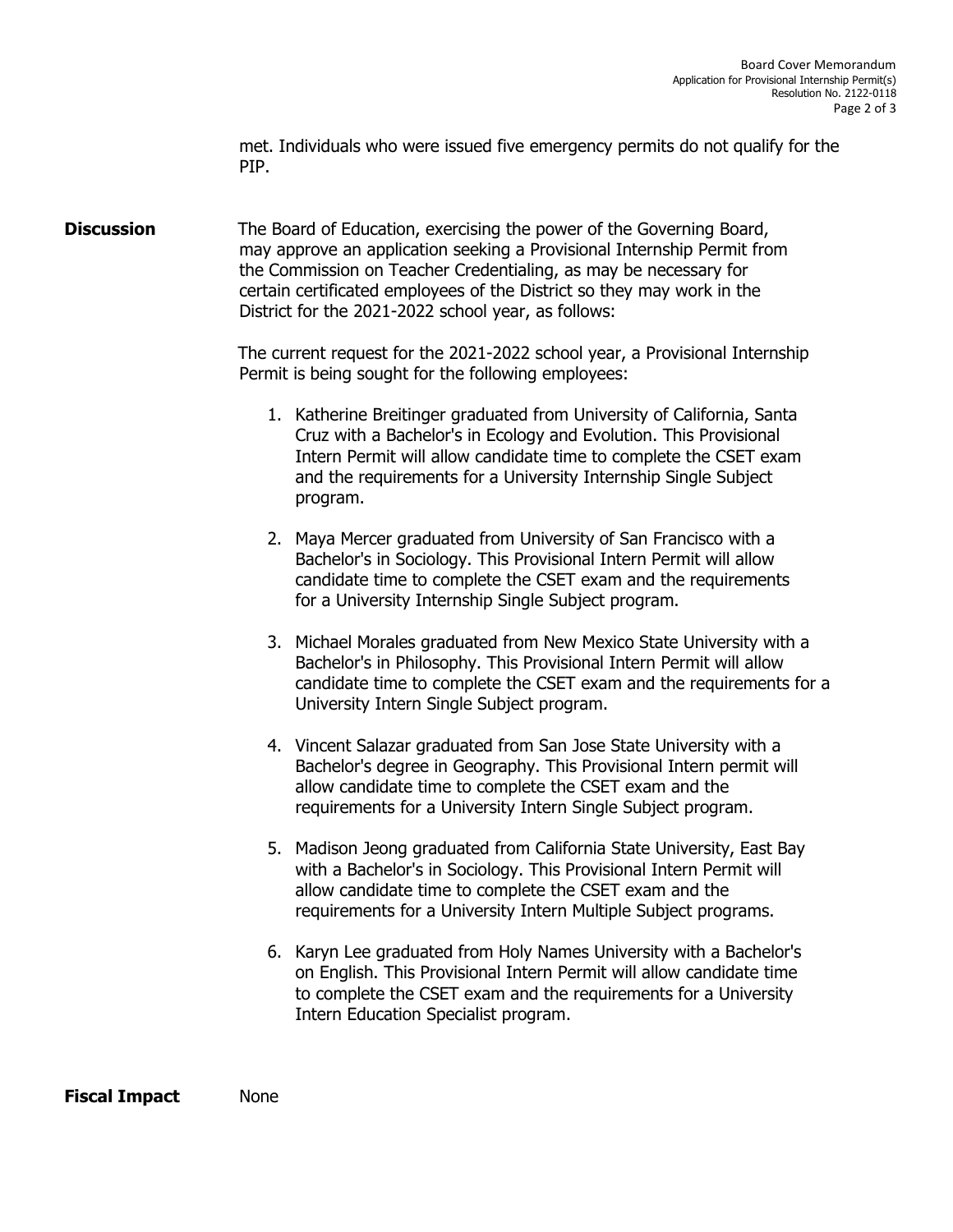### **Recommendation** Approval by the Board of Education of Resolution No. 2122-0118 - Application for Provisional Internship Permit – California Commission on Teacher Credentialing – Named Employees for School Year 2021-2022:

- 1. Katherine Breitinger,  $9<sup>th</sup> 12<sup>th</sup>$  Grade Single Subject Biology, Skyline;
- 2. Maya Mercer, 6<sup>th</sup> 8<sup>th</sup> Grade Single Subject Social Science, Elmhurst United;
- 3. Michael Morales,  $9<sup>th</sup> 12<sup>th</sup>$  Grade Single Subject Social Science, Skyline;
- 4. Vincent Salazar,  $9^{th} 12^{th}$  Grade Single Subject Social Science, Dewey;
- 5. Madison Jeong, 2<sup>nd</sup> Grade Multiple Subject, REACH; and
- 6. Karyn Lee, Education Specialist Mod/Severe, MLK.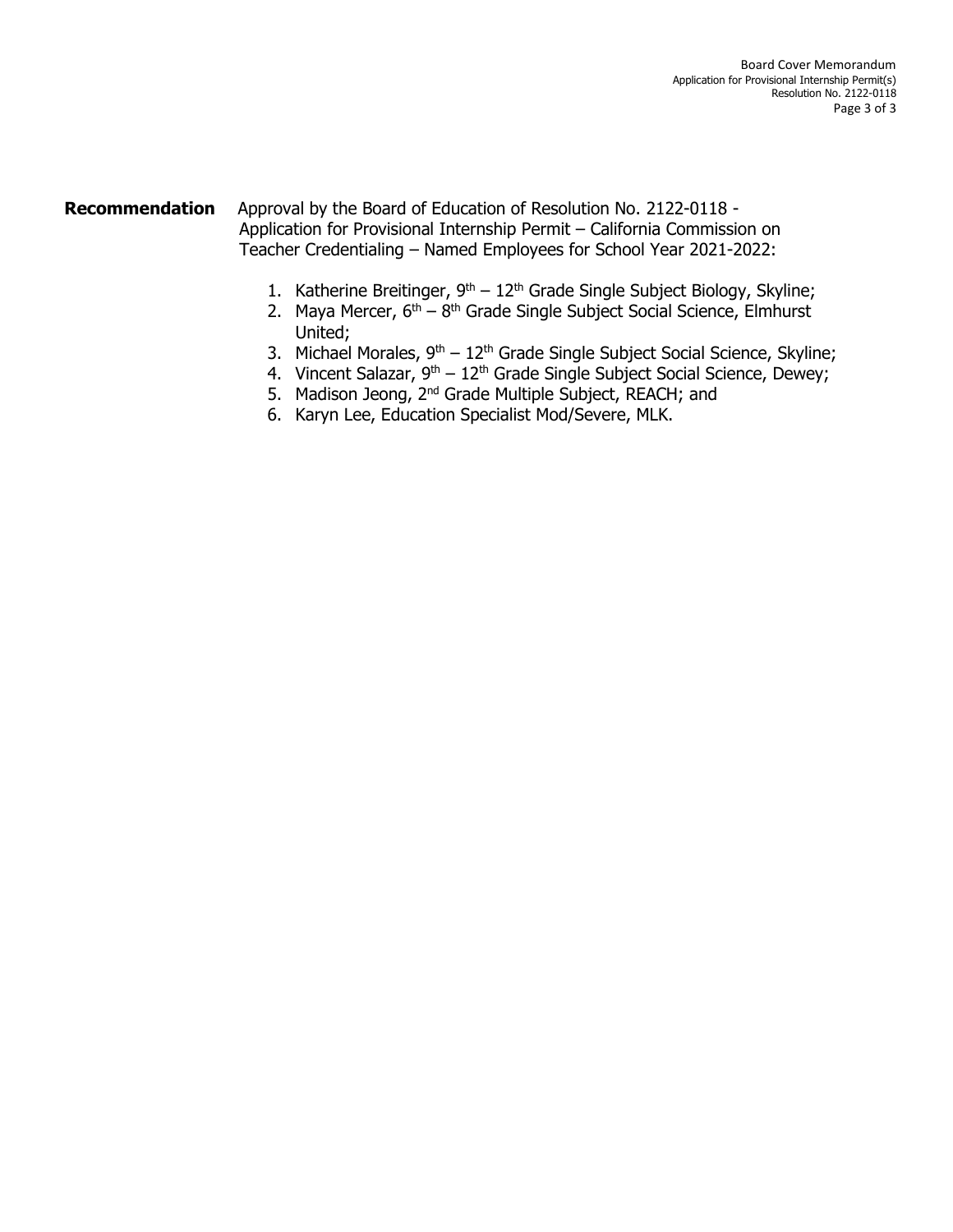

#### **RESOLUTION OF THE BOARD OF EDUCATION OF THE OAKLAND UNIFIED SCHOOL DISTRICT Resolution No. 2122-0118**

- Application for Provisional Internship Permit – California Commission on Teacher Credentialing – Named Employees for School Year 2021-2022 -

**WHEREAS**, the Board of Education, may approve an application to the California Commission on Teacher Credentialing seeking a Provisional Internship Permit as may be necessary for a certificated employee of the District for a specific period of time, and,

\_\_\_\_\_\_\_\_\_\_\_\_\_\_\_\_\_\_\_\_\_\_\_\_\_\_\_\_\_\_\_\_\_\_\_\_\_\_\_\_\_\_\_\_\_\_\_\_\_\_\_\_\_\_\_\_\_\_\_\_\_\_\_\_\_\_\_\_\_\_\_\_\_\_\_\_\_

**NOW, THEREFORE, BE IT RESOLVED,** that the Board of Education approve applications to the California Commission on Teacher Credentialing for One (1) each Provisional Internship Permit to be issued to the following individuals so they may work in the District for the 2021-2022 school year:

- 1. Katherine Breitinger,  $9<sup>th</sup> 12<sup>th</sup>$  Grade Single Subject Biology, Skyline;
- 2. Maya Mercer,  $6<sup>th</sup> 8<sup>th</sup>$  Grade Single Subject Social Science, Elmhurst United;
- 3. Michael Morales,  $9<sup>th</sup> 12<sup>th</sup>$  Grade Single Subject Social Science, Skyline;
- 4. Vincent Salazar,  $9^{th} 12^{th}$  Grade Single Subject Social Science, Dewey;
- 5. Madison Jeong, 2<sup>nd</sup> Grade Multiple Subject, REACH; and
- 6. Karyn Lee, Education Specialist Mod/Severe, MLK.